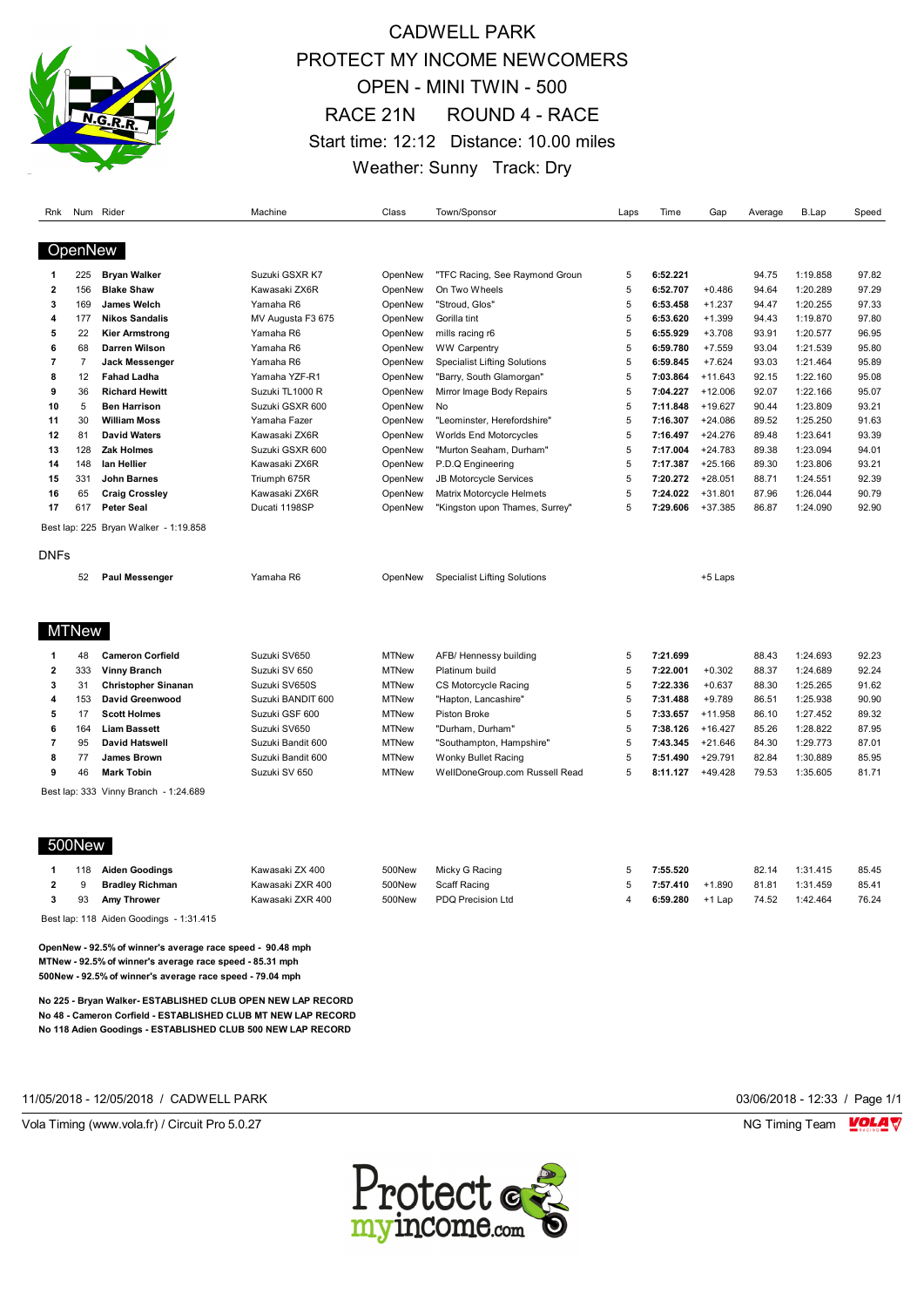

Aiden Goodings

START

 **1:31.415** 1:32.902 1:32.867 1:34.286

Amy Thrower

START

 **1:42.584** 1:42.873 **1:42.464**

Ben Harrison

**START** 

 **1:23.809** 1:25.073 1:25.259 1:25.224

Blake Shaw

START **START** 

 **1:21.105 1:20.495 1:20.289** 1:21.203

 Bradley Richman START

# CADWELL PARK PROTECT MY INCOME NEWCOMERS OPEN - MINI TWIN - 500 RACE 21N ROUND 4 - RACE LAP TIMES

| Time<br>Lap                            | Time<br>Lap                |
|----------------------------------------|----------------------------|
| 2<br>1:32.339                          | 5<br>1:26.606              |
| 3<br>1:33.869                          |                            |
| 4<br>1:32.311                          |                            |
| 5<br>1:31.459                          |                            |
|                                        | Darren Wilson              |
| <b>Bryan Walker</b>                    | <b>START</b>               |
|                                        | 1                          |
|                                        | 2<br>1:23.481              |
| <b>START</b>                           | 3<br>1:22.058              |
| 1                                      | 4<br>1:22.639              |
| 2<br>1:19.858                          | 5<br>1:21.539              |
| 3<br>1:20.422                          |                            |
| 4<br>1:20.582                          |                            |
| 1:22.369<br>5                          | David Greenwood            |
|                                        |                            |
| Cameron Corfield                       | <b>START</b>               |
|                                        | 1                          |
|                                        | 2<br>1:27.658              |
| <b>START</b>                           | 3<br>1:28.691              |
| 1                                      | 4<br>1:27.393              |
| 2<br>1:25.955                          | 5<br>1:25.938              |
| 3<br>1:25.571                          |                            |
| 4<br>1:25.794                          |                            |
| 5<br>1:24.693                          | David Hatswell             |
|                                        |                            |
| Christopher Sinanan                    | <b>START</b>               |
|                                        | 1                          |
|                                        | 2<br>1:29.773              |
|                                        |                            |
| <b>START</b>                           | 3<br>1:30.136              |
| 1                                      | 1:30.642<br>4              |
| 2<br>1:27.092                          | 1:29.946<br>5              |
| 3<br>1:26.290                          |                            |
| 4<br>1:26.620                          |                            |
| 5<br>1:25.265                          | David Waters               |
|                                        |                            |
|                                        | <b>START</b><br>1          |
|                                        | $\overline{2}$<br>1:24.319 |
| <b>START</b>                           | 3<br>1:25.031              |
| 1                                      | 4<br>1:24.086              |
| 2<br>1:27.101                          | 5<br>1:23.641              |
| <b>Craig Crossley</b><br>3<br>1:26.182 |                            |

11/05/2018 - 12/05/2018 / CADWELL PARK 03/06/2018 - 12:27 / Page 1/3

Vola Timing (www.vola.fr) / Circuit Pro 5.0.27 NG Timing Team VOLA V



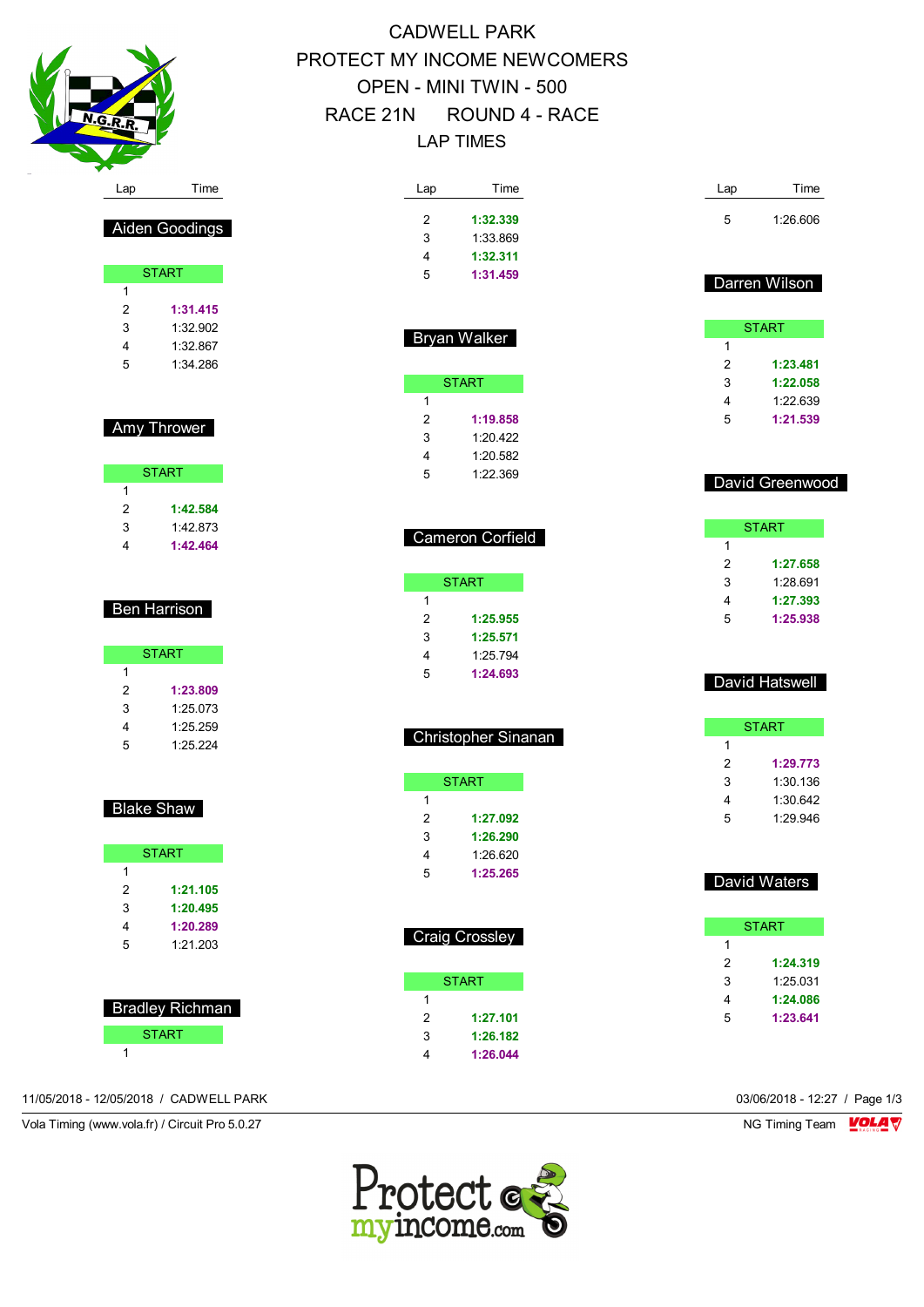CADWELL PARK PROTECT MY INCOME NEWCOMERS OPEN - MINI TWIN - 500 RACE 21N ROUND 4 - RACE LAP TIMES

| Lap | Time         |
|-----|--------------|
|     | Fahad Ladha  |
|     | <b>START</b> |
| 1   |              |
| 2   | 1:22.228     |
| 3   | 1:22.160     |
| 4   | 1.22 473     |
| 5   | 1.22726      |
|     |              |

### **Ian Hellier**

|   | <b>START</b> |
|---|--------------|
| 1 |              |
| 2 | 1:25.753     |
| 3 | 1:26.122     |
| 4 | 1:25.151     |
| 5 | 1:23.806     |

### Jack Messenger

|   | <b>START</b> |
|---|--------------|
| 1 |              |
| 2 | 1:21.853     |
| 3 | 1.22.281     |
| 4 | 1.22406      |
| 5 | 1:21.464     |

### James Brown

|   | <b>START</b> |
|---|--------------|
| 1 |              |
| 2 | 1:31.752     |
| 3 | 1:32.368     |
| 4 | 1:32.320     |
| 5 | 1:30.889     |

### James Welch

|   | <b>START</b> |
|---|--------------|
|   |              |
| 1 |              |
| 2 | 1:21.744     |
| 3 | 1:20.622     |
| 4 | 1:20.255     |
| 5 | 1.21492      |

### John Barnes

| Lap | Time         |
|-----|--------------|
|     |              |
|     | <b>START</b> |
| 1   |              |
| 2   | 1:25.778     |
| 3   | 1:26.639     |
| 4   | 1:27.267     |
| 5   | 1:24.551     |
|     |              |

### Kier Armstrong

|   | <b>START</b> |
|---|--------------|
| 1 |              |
| 2 | 1:21.501     |
| 3 | 1:21.103     |
| 4 | 1:20.577     |
| 5 | 1.21264      |

### Liam Bassett

| START    |
|----------|
|          |
| 1:28.822 |
| 1:30.161 |
| 1:30.132 |
| 1.29082  |
|          |

### Mark Tobin

|   | START    |
|---|----------|
| 1 |          |
| 2 | 1:36.785 |
| 3 | 1:36.335 |
| 4 | 1:35.605 |
| 5 | 1:36.922 |

### Nikos Sandalis

|   | <b>START</b>   |  |  |  |  |  |  |  |  |  |  |  |  |  |
|---|----------------|--|--|--|--|--|--|--|--|--|--|--|--|--|
| 1 |                |  |  |  |  |  |  |  |  |  |  |  |  |  |
| 2 | 1:22.004       |  |  |  |  |  |  |  |  |  |  |  |  |  |
| 3 | 1:19.870       |  |  |  |  |  |  |  |  |  |  |  |  |  |
| 4 | 1.20.222       |  |  |  |  |  |  |  |  |  |  |  |  |  |
| 5 | 1:20.819       |  |  |  |  |  |  |  |  |  |  |  |  |  |
|   |                |  |  |  |  |  |  |  |  |  |  |  |  |  |
|   |                |  |  |  |  |  |  |  |  |  |  |  |  |  |
|   | Paul Messenger |  |  |  |  |  |  |  |  |  |  |  |  |  |
|   |                |  |  |  |  |  |  |  |  |  |  |  |  |  |

**START** 

### Peter Seal **START 1:34.466 1:24.090** 1:24.273 1:25.794

### Richard Hewitt

Lap Time

| START |          |  |  |  |  |  |  |  |  |  |
|-------|----------|--|--|--|--|--|--|--|--|--|
| 1     |          |  |  |  |  |  |  |  |  |  |
| 2     | 1:22,752 |  |  |  |  |  |  |  |  |  |
| 3     | 1:22.166 |  |  |  |  |  |  |  |  |  |
| 4     | 1:22.390 |  |  |  |  |  |  |  |  |  |
| 5     | 1:22.600 |  |  |  |  |  |  |  |  |  |

### Scott Holmes

|   | START    |
|---|----------|
| 1 |          |
| 2 | 1:28.182 |
| 3 | 1:29.000 |
| 4 | 1:27.452 |
| 5 | 1:28.203 |

### Vinny Branch

| <b>START</b> |          |  |  |  |  |  |  |  |  |  |  |
|--------------|----------|--|--|--|--|--|--|--|--|--|--|
| 1            |          |  |  |  |  |  |  |  |  |  |  |
| 2            | 1:26.209 |  |  |  |  |  |  |  |  |  |  |
| 3            | 1.26.271 |  |  |  |  |  |  |  |  |  |  |
| 4            | 1:26.995 |  |  |  |  |  |  |  |  |  |  |
| 5            | 1:24.689 |  |  |  |  |  |  |  |  |  |  |

### William Moss

|   | START    |
|---|----------|
| 1 |          |
| 2 | 1:25.250 |
| 3 | 1:25.323 |
| 4 | 1:27.065 |
| 5 | 1:25.445 |

Zak Holmes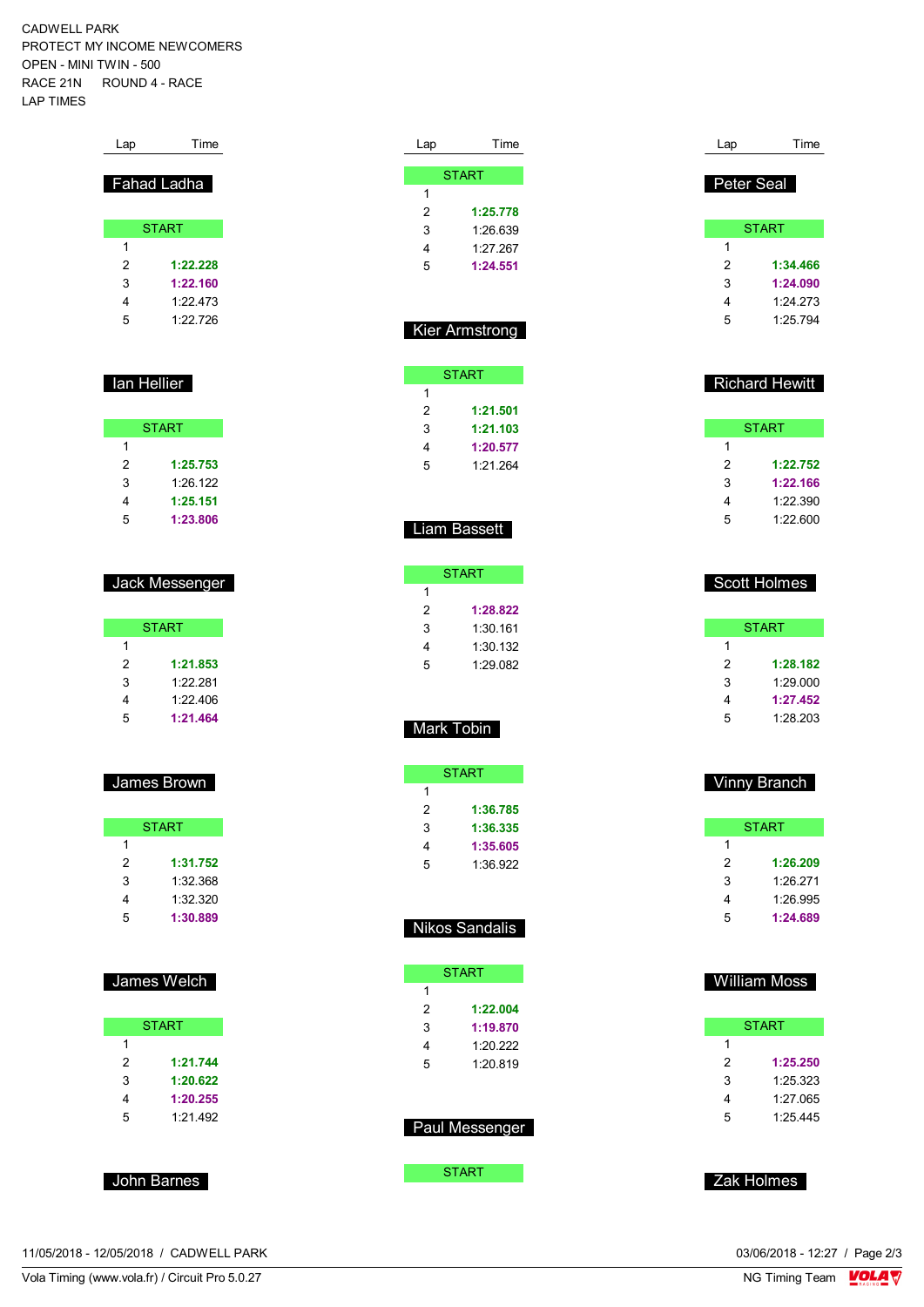CADWELL PARK PROTECT MY INCOME NEWCOMERS OPEN - MINI TWIN - 500 RACE 21N ROUND 4 - RACE LAP TIMES

| Lap | Time         |
|-----|--------------|
|     |              |
|     | <b>START</b> |
| 1   |              |
| 2   | 1:25.115     |
| 3   | 1.25 860     |
| 4   | 1:25.077     |
| 5   | 1:23.094     |

03/06/2018 - 12:27 / Page 3/3<br>NG Timing Team  $\frac{\text{VOLA}}{\text{V}}$